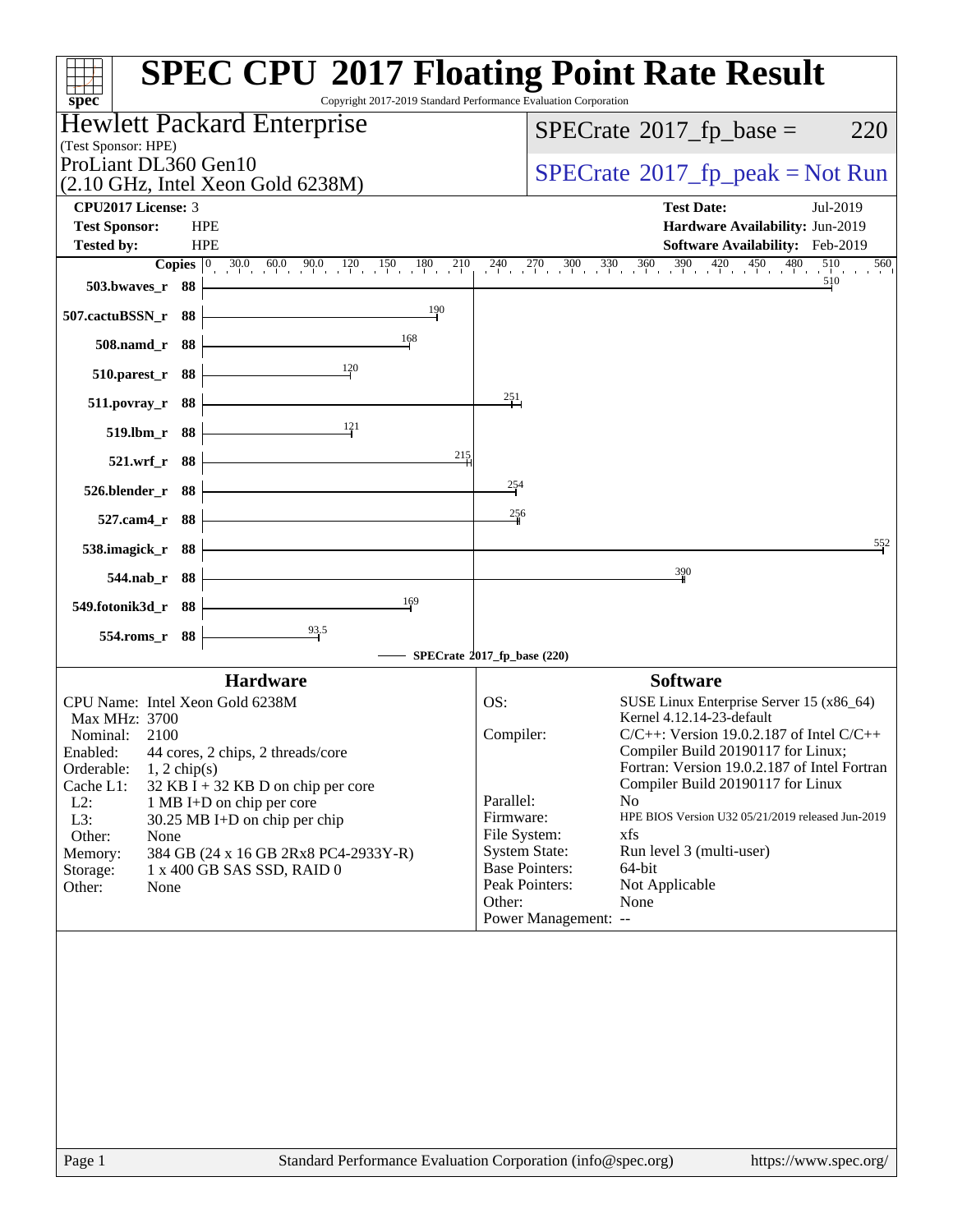# **[spec](http://www.spec.org/)**

# **[SPEC CPU](http://www.spec.org/auto/cpu2017/Docs/result-fields.html#SPECCPU2017FloatingPointRateResult)[2017 Floating Point Rate Result](http://www.spec.org/auto/cpu2017/Docs/result-fields.html#SPECCPU2017FloatingPointRateResult)**

Copyright 2017-2019 Standard Performance Evaluation Corporation

#### Hewlett Packard Enterprise

(Test Sponsor: HPE)

(2.10 GHz, Intel Xeon Gold 6238M)

 $SPECTate$ <sup>®</sup>[2017\\_fp\\_base =](http://www.spec.org/auto/cpu2017/Docs/result-fields.html#SPECrate2017fpbase) 220

## ProLiant DL360 Gen10<br>  $\begin{array}{c}\n\text{SPECrate} \textcircled{2017\_fp\_peak} = \text{Not Run} \\
\text{PDCHz Intel Yoon Gold } 6238M\n\end{array}$  $\begin{array}{c}\n\text{SPECrate} \textcircled{2017\_fp\_peak} = \text{Not Run} \\
\text{PDCHz Intel Yoon Gold } 6238M\n\end{array}$  $\begin{array}{c}\n\text{SPECrate} \textcircled{2017\_fp\_peak} = \text{Not Run} \\
\text{PDCHz Intel Yoon Gold } 6238M\n\end{array}$

**[CPU2017 License:](http://www.spec.org/auto/cpu2017/Docs/result-fields.html#CPU2017License)** 3 **[Test Date:](http://www.spec.org/auto/cpu2017/Docs/result-fields.html#TestDate)** Jul-2019 **[Test Sponsor:](http://www.spec.org/auto/cpu2017/Docs/result-fields.html#TestSponsor)** HPE **[Hardware Availability:](http://www.spec.org/auto/cpu2017/Docs/result-fields.html#HardwareAvailability)** Jun-2019 **[Tested by:](http://www.spec.org/auto/cpu2017/Docs/result-fields.html#Testedby)** HPE **[Software Availability:](http://www.spec.org/auto/cpu2017/Docs/result-fields.html#SoftwareAvailability)** Feb-2019

#### **[Results Table](http://www.spec.org/auto/cpu2017/Docs/result-fields.html#ResultsTable)**

|                                         | <b>Base</b>   |                |                |                |            |                | <b>Peak</b> |               |                |              |                |              |                |              |
|-----------------------------------------|---------------|----------------|----------------|----------------|------------|----------------|-------------|---------------|----------------|--------------|----------------|--------------|----------------|--------------|
| <b>Benchmark</b>                        | <b>Copies</b> | <b>Seconds</b> | Ratio          | <b>Seconds</b> | Ratio      | <b>Seconds</b> | Ratio       | <b>Copies</b> | <b>Seconds</b> | <b>Ratio</b> | <b>Seconds</b> | <b>Ratio</b> | <b>Seconds</b> | <b>Ratio</b> |
| 503.bwayes r                            | 88            | 1728           | 511            | 1729           | 510        | 1730           | 510         |               |                |              |                |              |                |              |
| 507.cactuBSSN r                         | 88            | 587            | <u>190</u>     | 586            | 190        | 587            | 190         |               |                |              |                |              |                |              |
| $508$ .namd_r                           | 88            | 499            | 168            | 498            | 168        | 499            | 167         |               |                |              |                |              |                |              |
| 510.parest_r                            | 88            | 1921           | 120            | 1927           | 119        | 1921           | <b>120</b>  |               |                |              |                |              |                |              |
| 511.povray_r                            | 88            | 820            | 251            | 819            | 251        | 795            | 258         |               |                |              |                |              |                |              |
| 519.lbm_r                               | 88            | 770            | 120            | 767            | <u>121</u> | 767            | 121         |               |                |              |                |              |                |              |
| $521$ .wrf r                            | 88            | 921            | 214            | 919            | 215        | 904            | 218         |               |                |              |                |              |                |              |
| 526.blender r                           | 88            | 527            | 254            | 528            | 254        | 528            | 254         |               |                |              |                |              |                |              |
| $527$ .cam $4r$                         | 88            | 603            | 255            | 599            | 257        | 602            | 256         |               |                |              |                |              |                |              |
| 538.imagick_r                           | 88            | 397            | 552            | 396            | 553        | <u>396</u>     | 552         |               |                |              |                |              |                |              |
| $544$ .nab_r                            | 88            | 380            | 390            | 380            | 389        | 379            | 391         |               |                |              |                |              |                |              |
| 549.fotonik3d r                         | 88            | 2030           | 169            | 2034           | 169        | 2025           | 169         |               |                |              |                |              |                |              |
| $554$ .roms_r                           | 88            | 1496           | 93.5           | 1497           | 93.4       | 1486           | 94.1        |               |                |              |                |              |                |              |
| $SPECrate^{\circ}2017$ fp base =<br>220 |               |                |                |                |            |                |             |               |                |              |                |              |                |              |
| $SPECrate@2017_fp\_peak =$              |               |                | <b>Not Run</b> |                |            |                |             |               |                |              |                |              |                |              |

Results appear in the [order in which they were run.](http://www.spec.org/auto/cpu2017/Docs/result-fields.html#RunOrder) Bold underlined text [indicates a median measurement.](http://www.spec.org/auto/cpu2017/Docs/result-fields.html#Median)

#### **[Submit Notes](http://www.spec.org/auto/cpu2017/Docs/result-fields.html#SubmitNotes)**

 The numactl mechanism was used to bind copies to processors. The config file option 'submit' was used to generate numactl commands to bind each copy to a specific processor. For details, please see the config file.

### **[Operating System Notes](http://www.spec.org/auto/cpu2017/Docs/result-fields.html#OperatingSystemNotes)**

 Stack size set to unlimited using "ulimit -s unlimited" Transparent Huge Pages enabled by default Prior to runcpu invocation Filesystem page cache synced and cleared with: sync; echo 3 > /proc/sys/vm/drop\_caches runcpu command invoked through numactl i.e.: numactl --interleave=all runcpu <etc>

### **[General Notes](http://www.spec.org/auto/cpu2017/Docs/result-fields.html#GeneralNotes)**

Environment variables set by runcpu before the start of the run: LD\_LIBRARY\_PATH = "/home/cpu2017\_u2/lib/ia32:/home/cpu2017\_u2/lib/intel64"

 Binaries compiled on a system with 1x Intel Core i9-7900X CPU + 32GB RAM memory using Redhat Enterprise Linux 7.5 NA: The test sponsor attests, as of date of publication, that CVE-2017-5754 (Meltdown) is mitigated in the system as tested and documented.

**(Continued on next page)**

| Page 2 | Standard Performance Evaluation Corporation (info@spec.org) | https://www.spec.org/ |
|--------|-------------------------------------------------------------|-----------------------|
|--------|-------------------------------------------------------------|-----------------------|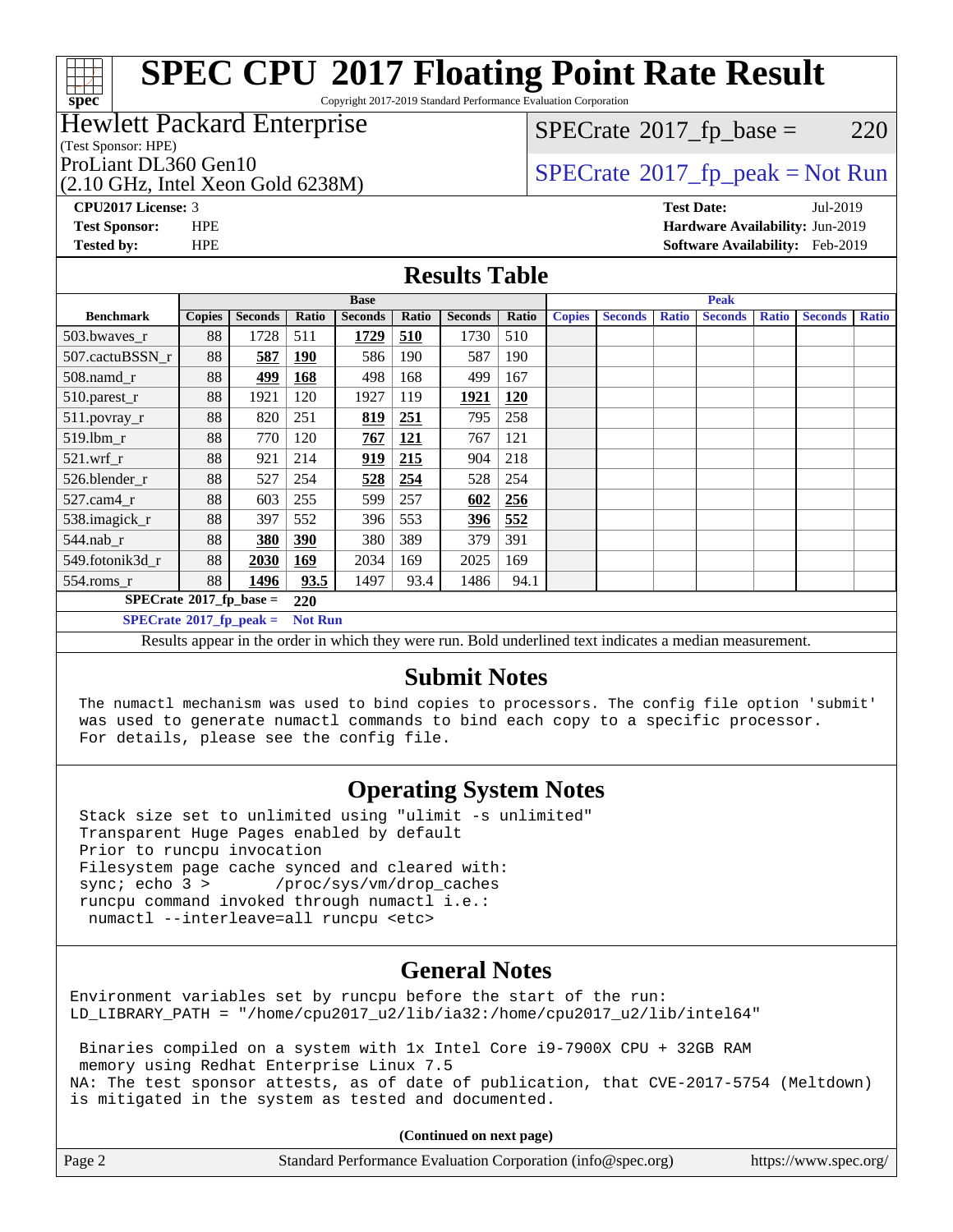Copyright 2017-2019 Standard Performance Evaluation Corporation

#### Hewlett Packard Enterprise

(Test Sponsor: HPE)

 $SPECTate$ <sup>®</sup>[2017\\_fp\\_base =](http://www.spec.org/auto/cpu2017/Docs/result-fields.html#SPECrate2017fpbase) 220

(2.10 GHz, Intel Xeon Gold 6238M)

ProLiant DL360 Gen10  $SPECTA 6228M$   $SPECTA 6228M$ 

**[spec](http://www.spec.org/)**<sup>®</sup>

**[CPU2017 License:](http://www.spec.org/auto/cpu2017/Docs/result-fields.html#CPU2017License)** 3 **[Test Date:](http://www.spec.org/auto/cpu2017/Docs/result-fields.html#TestDate)** Jul-2019 **[Test Sponsor:](http://www.spec.org/auto/cpu2017/Docs/result-fields.html#TestSponsor)** HPE **[Hardware Availability:](http://www.spec.org/auto/cpu2017/Docs/result-fields.html#HardwareAvailability)** Jun-2019 **[Tested by:](http://www.spec.org/auto/cpu2017/Docs/result-fields.html#Testedby)** HPE **[Software Availability:](http://www.spec.org/auto/cpu2017/Docs/result-fields.html#SoftwareAvailability)** Feb-2019

#### **[General Notes \(Continued\)](http://www.spec.org/auto/cpu2017/Docs/result-fields.html#GeneralNotes)**

Yes: The test sponsor attests, as of date of publication, that CVE-2017-5753 (Spectre variant 1) is mitigated in the system as tested and documented. Yes: The test sponsor attests, as of date of publication, that CVE-2017-5715 (Spectre variant 2) is mitigated in the system as tested and documented.

#### **[Platform Notes](http://www.spec.org/auto/cpu2017/Docs/result-fields.html#PlatformNotes)**

Page 3 Standard Performance Evaluation Corporation [\(info@spec.org\)](mailto:info@spec.org) <https://www.spec.org/> BIOS Configuration: Thermal Configuration set to Maximum Cooling Memory Patrol Scrubbing set to Disabled LLC Prefetch set to Enabled LLC Dead Line Allocation set to Disabled Enhanced Processor Performance set to Enabled Workload Profile set to General Throughput Compute Workload Profile set to Custom Energy/Performance Bias set to Balanced Performance Sysinfo program /home/cpu2017\_u2/bin/sysinfo Rev: r5974 of 2018-05-19 9bcde8f2999c33d61f64985e45859ea9 running on linux-nub3 Wed Jul 31 09:48:26 2019 SUT (System Under Test) info as seen by some common utilities. For more information on this section, see <https://www.spec.org/cpu2017/Docs/config.html#sysinfo> From /proc/cpuinfo model name : Intel(R) Xeon(R) Gold 6238M CPU @ 2.10GHz 2 "physical id"s (chips) 88 "processors" cores, siblings (Caution: counting these is hw and system dependent. The following excerpts from /proc/cpuinfo might not be reliable. Use with caution.) cpu cores : 22 siblings : 44 physical 0: cores 0 1 2 3 8 9 10 11 12 16 17 18 19 20 21 24 25 26 27 28 physical 1: cores 0 1 2 3 8 9 10 11 12 16 17 18 19 20 21 24 25 26 27 28 From lscpu: Architecture: x86\_64 CPU op-mode(s): 32-bit, 64-bit Byte Order: Little Endian  $CPU(s):$  88 On-line CPU(s) list: 0-87 Thread(s) per core: 2 Core(s) per socket: 22 Socket(s): 2 NUMA node(s): 4 Vendor ID: GenuineIntel **(Continued on next page)**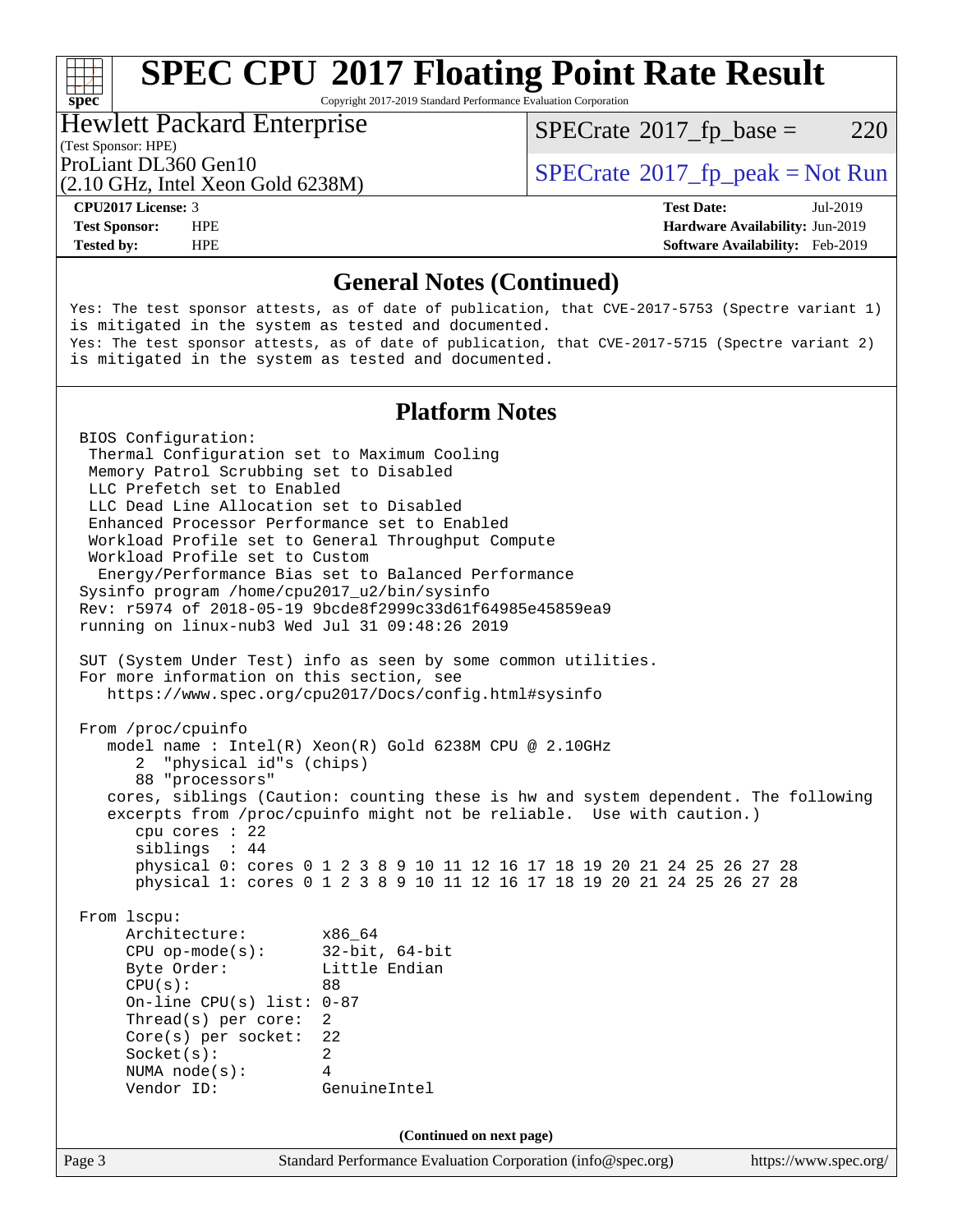# **[spec](http://www.spec.org/)**

# **[SPEC CPU](http://www.spec.org/auto/cpu2017/Docs/result-fields.html#SPECCPU2017FloatingPointRateResult)[2017 Floating Point Rate Result](http://www.spec.org/auto/cpu2017/Docs/result-fields.html#SPECCPU2017FloatingPointRateResult)**

Copyright 2017-2019 Standard Performance Evaluation Corporation

### Hewlett Packard Enterprise

 $SPECrate$ <sup>®</sup>[2017\\_fp\\_base =](http://www.spec.org/auto/cpu2017/Docs/result-fields.html#SPECrate2017fpbase) 220

(Test Sponsor: HPE) (2.10 GHz, Intel Xeon Gold 6238M)

ProLiant DL360 Gen10<br>  $(2.10 \text{ GHz} \text{ Intel } X \text{eon Gold } 6238 \text{M})$   $\qquad \qquad$  [SPECrate](http://www.spec.org/auto/cpu2017/Docs/result-fields.html#SPECrate2017fppeak) [2017\\_fp\\_peak = N](http://www.spec.org/auto/cpu2017/Docs/result-fields.html#SPECrate2017fppeak)ot Run

#### **[CPU2017 License:](http://www.spec.org/auto/cpu2017/Docs/result-fields.html#CPU2017License)** 3 **[Test Date:](http://www.spec.org/auto/cpu2017/Docs/result-fields.html#TestDate)** Jul-2019

**[Test Sponsor:](http://www.spec.org/auto/cpu2017/Docs/result-fields.html#TestSponsor)** HPE **[Hardware Availability:](http://www.spec.org/auto/cpu2017/Docs/result-fields.html#HardwareAvailability)** Jun-2019 **[Tested by:](http://www.spec.org/auto/cpu2017/Docs/result-fields.html#Testedby)** HPE **[Software Availability:](http://www.spec.org/auto/cpu2017/Docs/result-fields.html#SoftwareAvailability)** Feb-2019

#### **[Platform Notes \(Continued\)](http://www.spec.org/auto/cpu2017/Docs/result-fields.html#PlatformNotes)**

|                                  | $\cdots$                                                                             |  |  |  |  |  |  |  |
|----------------------------------|--------------------------------------------------------------------------------------|--|--|--|--|--|--|--|
| CPU family:                      | 6                                                                                    |  |  |  |  |  |  |  |
| Model:                           | 85                                                                                   |  |  |  |  |  |  |  |
| Model name:                      | $Intel(R) Xeon(R) Gold 6238M CPU @ 2.10GHz$                                          |  |  |  |  |  |  |  |
| Stepping:                        | 7                                                                                    |  |  |  |  |  |  |  |
| CPU MHz:                         | 2100.000                                                                             |  |  |  |  |  |  |  |
| BogoMIPS:                        | 4200.00                                                                              |  |  |  |  |  |  |  |
| Virtualization:                  | $VT - x$                                                                             |  |  |  |  |  |  |  |
| L1d cache:                       | 32K                                                                                  |  |  |  |  |  |  |  |
| Lli cache:                       | 32K                                                                                  |  |  |  |  |  |  |  |
| $L2$ cache:                      | 1024K                                                                                |  |  |  |  |  |  |  |
| $L3$ cache:                      | 30976K                                                                               |  |  |  |  |  |  |  |
| NUMA node0 $CPU(s): 0-10, 44-54$ |                                                                                      |  |  |  |  |  |  |  |
| NUMA node1 CPU(s): 11-21,55-65   |                                                                                      |  |  |  |  |  |  |  |
| NUMA node2 CPU(s): 22-32,66-76   |                                                                                      |  |  |  |  |  |  |  |
| NUMA node3 CPU(s):               | 33-43,77-87                                                                          |  |  |  |  |  |  |  |
| Flags:                           | fpu vme de pse tsc msr pae mce cx8 apic sep mtrr pge mca cmov                        |  |  |  |  |  |  |  |
|                                  | pat pse36 clflush dts acpi mmx fxsr sse sse2 ss ht tm pbe syscall nx pdpe1gb rdtscp  |  |  |  |  |  |  |  |
|                                  | lm constant_tsc art arch_perfmon pebs bts rep_good nopl xtopology nonstop_tsc cpuid  |  |  |  |  |  |  |  |
|                                  | aperfmperf tsc_known_freq pni pclmulqdq dtes64 monitor ds_cpl vmx smx est tm2 ssse3  |  |  |  |  |  |  |  |
|                                  | sdbg fma cx16 xtpr pdcm pcid dca sse4_1 sse4_2 x2apic movbe popcnt                   |  |  |  |  |  |  |  |
|                                  | tsc_deadline_timer aes xsave avx f16c rdrand lahf_lm abm 3dnowprefetch cpuid_fault   |  |  |  |  |  |  |  |
|                                  | epb cat_13 cdp_13 invpcid_single intel_ppin mba tpr_shadow vnmi flexpriority ept     |  |  |  |  |  |  |  |
|                                  | vpid fsgsbase tsc_adjust bmil hle avx2 smep bmi2 erms invpcid rtm cqm mpx rdt_a      |  |  |  |  |  |  |  |
|                                  | avx512f avx512dq rdseed adx smap clflushopt clwb intel_pt avx512cd avx512bw avx512vl |  |  |  |  |  |  |  |
|                                  |                                                                                      |  |  |  |  |  |  |  |
|                                  | xsaveopt xsavec xgetbvl xsaves cqm_llc cqm_occup_llc cqm_mbm_total cqm_mbm_local     |  |  |  |  |  |  |  |
|                                  | ibpb ibrs stibp dtherm ida arat pln pts pku ospke avx512_vnni arch_capabilities ssbd |  |  |  |  |  |  |  |
|                                  |                                                                                      |  |  |  |  |  |  |  |
| /proc/cpuinfo cache data         |                                                                                      |  |  |  |  |  |  |  |
| cache size $: 30976$ KB          |                                                                                      |  |  |  |  |  |  |  |
|                                  |                                                                                      |  |  |  |  |  |  |  |
|                                  | From numactl --hardware WARNING: a numactl 'node' might or might not correspond to a |  |  |  |  |  |  |  |
| physical chip.                   |                                                                                      |  |  |  |  |  |  |  |
| $available: 4 nodes (0-3)$       |                                                                                      |  |  |  |  |  |  |  |
|                                  | node 0 cpus: 0 1 2 3 4 5 6 7 8 9 10 44 45 46 47 48 49 50 51 52 53 54                 |  |  |  |  |  |  |  |
| node 0 size: 96321 MB            |                                                                                      |  |  |  |  |  |  |  |
| node 0 free: 96035 MB            |                                                                                      |  |  |  |  |  |  |  |
|                                  | node 1 cpus: 11 12 13 14 15 16 17 18 19 20 21 55 56 57 58 59 60 61 62 63 64 65       |  |  |  |  |  |  |  |
| node 1 size: 96763 MB            |                                                                                      |  |  |  |  |  |  |  |
| node 1 free: 96464 MB            |                                                                                      |  |  |  |  |  |  |  |
|                                  | node 2 cpus: 22 23 24 25 26 27 28 29 30 31 32 66 67 68 69 70 71 72 73 74 75 76       |  |  |  |  |  |  |  |
| node 2 size: 96763 MB            |                                                                                      |  |  |  |  |  |  |  |
| node 2 free: 96612 MB            |                                                                                      |  |  |  |  |  |  |  |
|                                  | node 3 cpus: 33 34 35 36 37 38 39 40 41 42 43 77 78 79 80 81 82 83 84 85 86 87       |  |  |  |  |  |  |  |
| node 3 size: 96762 MB            |                                                                                      |  |  |  |  |  |  |  |
| node 3 free: 96618 MB            |                                                                                      |  |  |  |  |  |  |  |
| node distances:                  |                                                                                      |  |  |  |  |  |  |  |
| node<br>0<br>1<br>2<br>3         |                                                                                      |  |  |  |  |  |  |  |
|                                  |                                                                                      |  |  |  |  |  |  |  |
|                                  | (Continued on next page)                                                             |  |  |  |  |  |  |  |
|                                  |                                                                                      |  |  |  |  |  |  |  |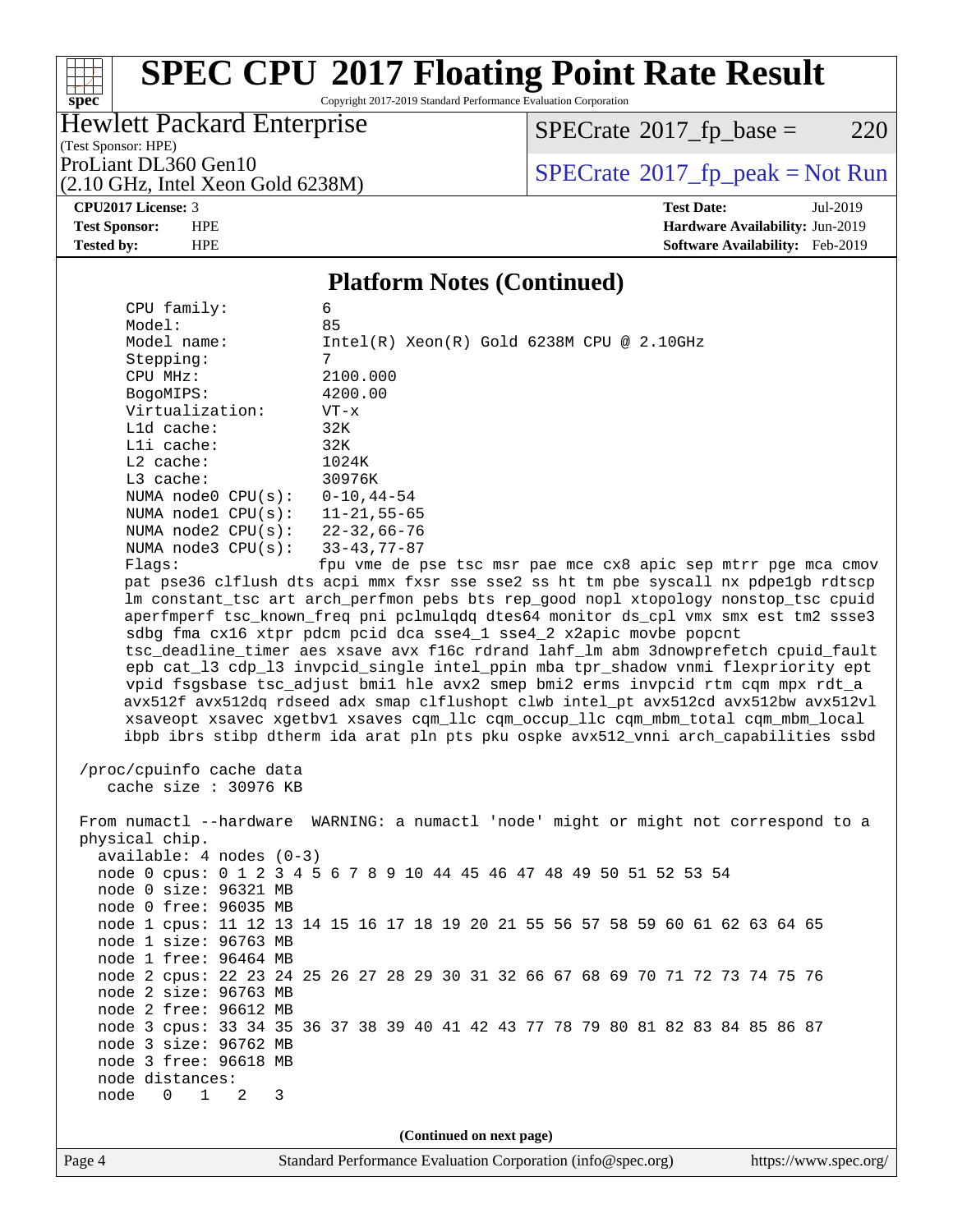| $spec^*$                                                                                                                                                                                         | Copyright 2017-2019 Standard Performance Evaluation Corporation                           | <b>SPEC CPU®2017 Floating Point Rate Result</b>                                                                                                                                                                                                                     |
|--------------------------------------------------------------------------------------------------------------------------------------------------------------------------------------------------|-------------------------------------------------------------------------------------------|---------------------------------------------------------------------------------------------------------------------------------------------------------------------------------------------------------------------------------------------------------------------|
| Hewlett Packard Enterprise<br>(Test Sponsor: HPE)                                                                                                                                                |                                                                                           | $SPECrate^{\circ}2017$ fp base =<br>220                                                                                                                                                                                                                             |
| ProLiant DL360 Gen10<br>$(2.10 \text{ GHz}, \text{Intel Xeon Gold } 6238\text{M})$                                                                                                               |                                                                                           | $SPECrate^{\circ}2017rfp peak = Not Run$                                                                                                                                                                                                                            |
| CPU2017 License: 3<br><b>Test Sponsor:</b><br><b>HPE</b>                                                                                                                                         |                                                                                           | <b>Test Date:</b><br>Jul-2019<br>Hardware Availability: Jun-2019                                                                                                                                                                                                    |
| <b>Tested by:</b><br><b>HPE</b>                                                                                                                                                                  |                                                                                           | Software Availability: Feb-2019                                                                                                                                                                                                                                     |
|                                                                                                                                                                                                  | <b>Platform Notes (Continued)</b>                                                         |                                                                                                                                                                                                                                                                     |
| 0 :<br>10<br>21<br>31 31<br>1:<br>21<br>10<br>31<br>31<br>2:<br>31<br>31<br>10<br>21<br>3:<br>31<br>31<br>21<br>10                                                                               |                                                                                           |                                                                                                                                                                                                                                                                     |
| From /proc/meminfo<br>MemTotal:<br>HugePages_Total:<br>Hugepagesize:                                                                                                                             | 395889644 kB<br>0<br>2048 kB                                                              |                                                                                                                                                                                                                                                                     |
| From /etc/*release* /etc/*version*<br>os-release:<br>NAME="SLES"<br>VERSION="15"<br>VERSION_ID="15"<br>ID="sles"<br>ID LIKE="suse"<br>$ANSI$ _COLOR=" $0:32$ "<br>CPE_NAME="cpe:/o:suse:sles:15" | PRETTY_NAME="SUSE Linux Enterprise Server 15"                                             |                                                                                                                                                                                                                                                                     |
| uname $-a$ :<br>x86_64 x86_64 x86_64 GNU/Linux                                                                                                                                                   |                                                                                           | Linux linux-nub3 4.12.14-23-default #1 SMP Tue May 29 21:04:44 UTC 2018 (cd0437b)                                                                                                                                                                                   |
| Kernel self-reported vulnerability status:                                                                                                                                                       |                                                                                           |                                                                                                                                                                                                                                                                     |
| CVE-2017-5754 (Meltdown):<br>IBPB, IBRS FW                                                                                                                                                       | Not affected                                                                              | CVE-2017-5753 (Spectre variant 1): Mitigation: __user pointer sanitization<br>CVE-2017-5715 (Spectre variant 2): Mitigation: Indirect Branch Restricted Speculation,                                                                                                |
| run-level 3 Jul 31 09:46                                                                                                                                                                         |                                                                                           |                                                                                                                                                                                                                                                                     |
| SPEC is set to: /home/cpu2017_u2                                                                                                                                                                 | Filesystem Type Size Used Avail Use% Mounted on<br>/dev/sda1 xfs 373G 137G 237G 37% /home |                                                                                                                                                                                                                                                                     |
| BIOS HPE U32 05/21/2019<br>Memory:                                                                                                                                                               | frequent changes to hardware, firmware, and the "DMTF SMBIOS" standard.                   | Additional information from dmidecode follows. WARNING: Use caution when you interpret<br>this section. The 'dmidecode' program reads system data which is "intended to allow<br>hardware to be accurately determined", but the intent may not be met, as there are |
|                                                                                                                                                                                                  | 24x UNKNOWN NOT AVAILABLE 16 GB 2 rank 2933                                               |                                                                                                                                                                                                                                                                     |
| (End of data from sysinfo program)                                                                                                                                                               |                                                                                           |                                                                                                                                                                                                                                                                     |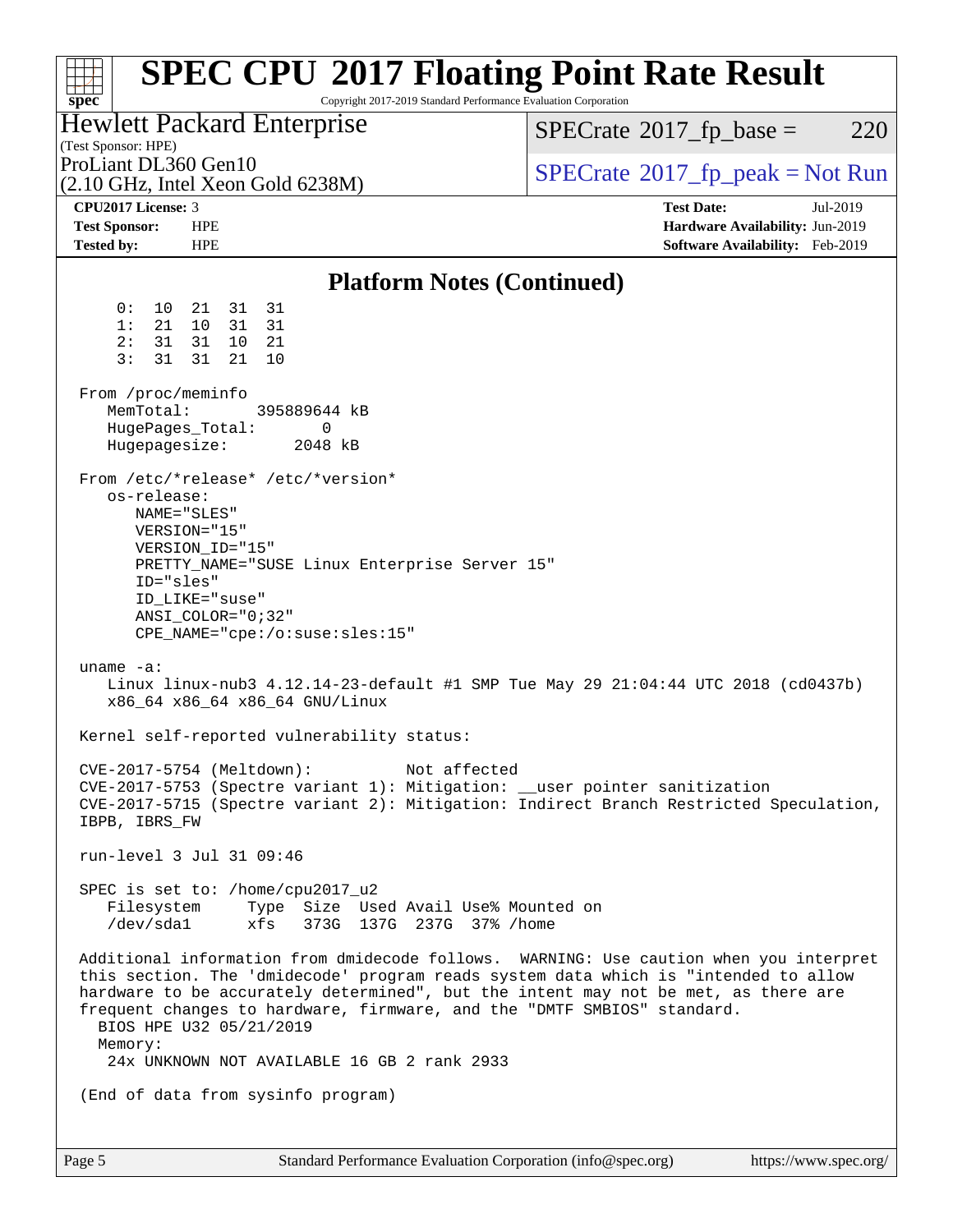Copyright 2017-2019 Standard Performance Evaluation Corporation

### Hewlett Packard Enterprise

 $SPECrate$ <sup>®</sup>[2017\\_fp\\_base =](http://www.spec.org/auto/cpu2017/Docs/result-fields.html#SPECrate2017fpbase) 220

#### (Test Sponsor: HPE)

(2.10 GHz, Intel Xeon Gold 6238M)

ProLiant DL360 Gen10<br>  $(2.10 \text{ GHz} \text{ Intel } X \text{eon Gold } 6238 \text{M})$   $\qquad \qquad$  [SPECrate](http://www.spec.org/auto/cpu2017/Docs/result-fields.html#SPECrate2017fppeak) [2017\\_fp\\_peak = N](http://www.spec.org/auto/cpu2017/Docs/result-fields.html#SPECrate2017fppeak)ot Run

**[spec](http://www.spec.org/)**

 $\pm$ 

**[CPU2017 License:](http://www.spec.org/auto/cpu2017/Docs/result-fields.html#CPU2017License)** 3 **[Test Date:](http://www.spec.org/auto/cpu2017/Docs/result-fields.html#TestDate)** Jul-2019 **[Test Sponsor:](http://www.spec.org/auto/cpu2017/Docs/result-fields.html#TestSponsor)** HPE **[Hardware Availability:](http://www.spec.org/auto/cpu2017/Docs/result-fields.html#HardwareAvailability)** Jun-2019 **[Tested by:](http://www.spec.org/auto/cpu2017/Docs/result-fields.html#Testedby)** HPE **[Software Availability:](http://www.spec.org/auto/cpu2017/Docs/result-fields.html#SoftwareAvailability)** Feb-2019

#### **[Compiler Version Notes](http://www.spec.org/auto/cpu2017/Docs/result-fields.html#CompilerVersionNotes)**

| C       | $519.1$ bm_r(base) 538.imagick_r(base) 544.nab_r(base)                                                                                                                                                                                                                                                                                                                                                                                                                                                                                                               |
|---------|----------------------------------------------------------------------------------------------------------------------------------------------------------------------------------------------------------------------------------------------------------------------------------------------------------------------------------------------------------------------------------------------------------------------------------------------------------------------------------------------------------------------------------------------------------------------|
|         | Intel(R) C Intel(R) 64 Compiler for applications running on Intel(R) 64,<br>Version 19.0.2.187 Build 20190117                                                                                                                                                                                                                                                                                                                                                                                                                                                        |
|         | Copyright (C) 1985-2019 Intel Corporation. All rights reserved.                                                                                                                                                                                                                                                                                                                                                                                                                                                                                                      |
| $C++$   | $508.n$ amd_r(base) $510.parest_r(base)$                                                                                                                                                                                                                                                                                                                                                                                                                                                                                                                             |
|         | Intel(R) $C++$ Intel(R) 64 Compiler for applications running on Intel(R) 64,<br>Version 19.0.2.187 Build 20190117<br>Copyright (C) 1985-2019 Intel Corporation. All rights reserved.<br>________________________________                                                                                                                                                                                                                                                                                                                                             |
|         | $C++$ , C $\vert$ 511.povray_r(base) 526.blender_r(base)<br>-----------------------------------                                                                                                                                                                                                                                                                                                                                                                                                                                                                      |
|         | Intel(R) $C++$ Intel(R) 64 Compiler for applications running on Intel(R) 64,<br>Version 19.0.2.187 Build 20190117<br>Copyright (C) 1985-2019 Intel Corporation. All rights reserved.<br>Intel(R) C Intel(R) 64 Compiler for applications running on Intel(R) 64,<br>Version 19.0.2.187 Build 20190117<br>Copyright (C) 1985-2019 Intel Corporation. All rights reserved.<br>___________________________________                                                                                                                                                      |
|         | $C++$ , C, Fortran   507.cactuBSSN_r(base)<br>----------------------------------                                                                                                                                                                                                                                                                                                                                                                                                                                                                                     |
|         | Intel(R) $C++$ Intel(R) 64 Compiler for applications running on Intel(R) 64,<br>Version 19.0.2.187 Build 20190117<br>Copyright (C) 1985-2019 Intel Corporation. All rights reserved.<br>Intel(R) C Intel(R) 64 Compiler for applications running on Intel(R) 64,<br>Version 19.0.2.187 Build 20190117<br>Copyright (C) 1985-2019 Intel Corporation. All rights reserved.<br>$Intel(R)$ Fortran Intel(R) 64 Compiler for applications running on Intel(R)<br>64, Version 19.0.2.187 Build 20190117<br>Copyright (C) 1985-2019 Intel Corporation. All rights reserved. |
|         | ______________________                                                                                                                                                                                                                                                                                                                                                                                                                                                                                                                                               |
| Fortran | 503.bwaves r(base) 549.fotonik3d r(base) 554.roms r(base)                                                                                                                                                                                                                                                                                                                                                                                                                                                                                                            |
|         | $Intel(R)$ Fortran Intel(R) 64 Compiler for applications running on Intel(R)<br>64, Version 19.0.2.187 Build 20190117<br>Copyright (C) 1985-2019 Intel Corporation. All rights reserved.                                                                                                                                                                                                                                                                                                                                                                             |
|         | (Continued on next page)                                                                                                                                                                                                                                                                                                                                                                                                                                                                                                                                             |
| Page 6  | Standard Performance Evaluation Corporation (info@spec.org)<br>https://www.spec.org/                                                                                                                                                                                                                                                                                                                                                                                                                                                                                 |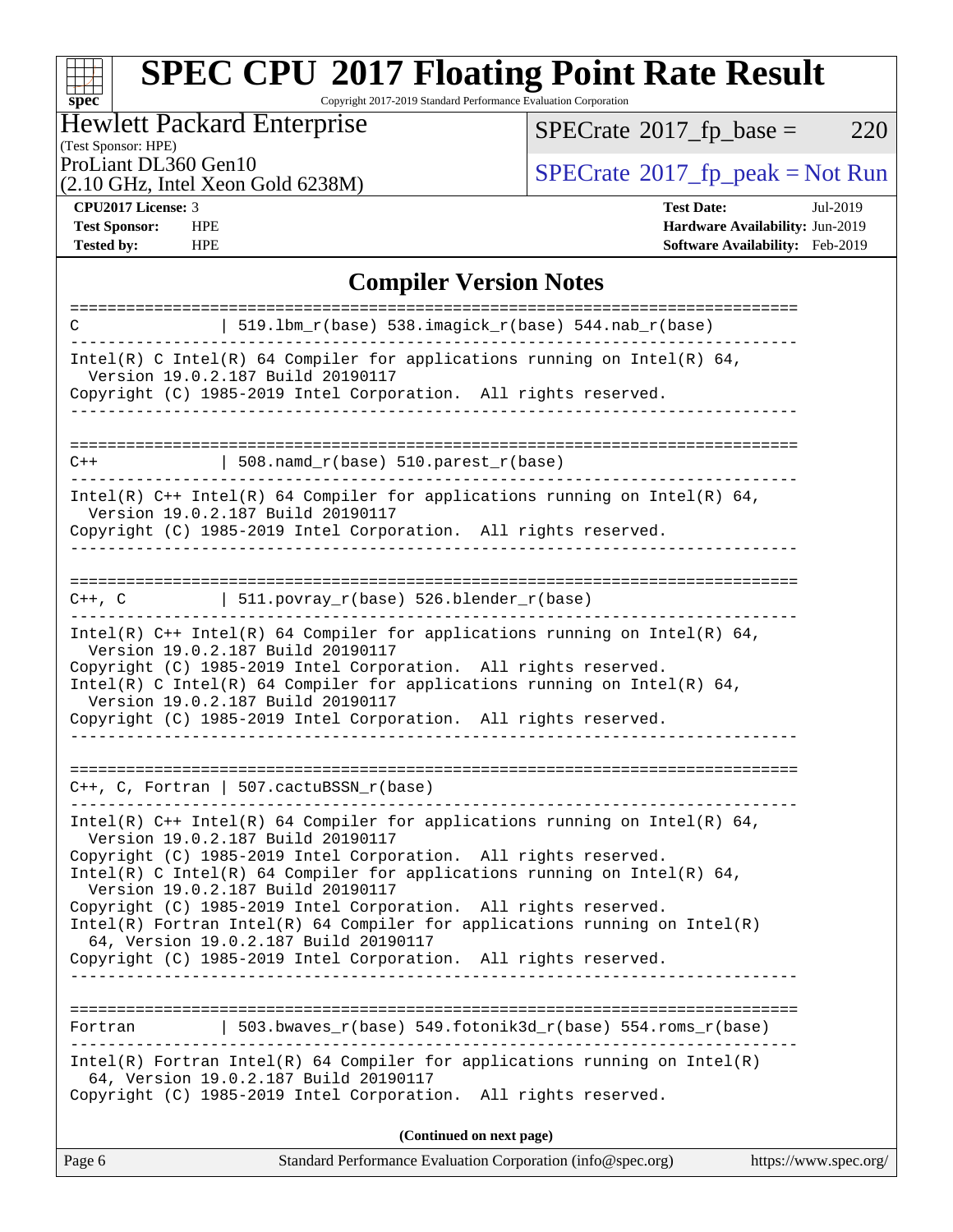Copyright 2017-2019 Standard Performance Evaluation Corporation

#### Hewlett Packard Enterprise

(Test Sponsor: HPE)

(2.10 GHz, Intel Xeon Gold 6238M)

 $SPECTate$ <sup>®</sup>[2017\\_fp\\_base =](http://www.spec.org/auto/cpu2017/Docs/result-fields.html#SPECrate2017fpbase) 220

ProLiant DL360 Gen10<br>  $SPECTate$ <sup>®</sup>[2017\\_fp\\_peak = N](http://www.spec.org/auto/cpu2017/Docs/result-fields.html#SPECrate2017fppeak)ot Run

**[spec](http://www.spec.org/)**

a ta ƙ

**[CPU2017 License:](http://www.spec.org/auto/cpu2017/Docs/result-fields.html#CPU2017License)** 3 **[Test Date:](http://www.spec.org/auto/cpu2017/Docs/result-fields.html#TestDate)** Jul-2019 **[Test Sponsor:](http://www.spec.org/auto/cpu2017/Docs/result-fields.html#TestSponsor)** HPE **[Hardware Availability:](http://www.spec.org/auto/cpu2017/Docs/result-fields.html#HardwareAvailability)** Jun-2019 **[Tested by:](http://www.spec.org/auto/cpu2017/Docs/result-fields.html#Testedby)** HPE **[Software Availability:](http://www.spec.org/auto/cpu2017/Docs/result-fields.html#SoftwareAvailability)** Feb-2019

### **[Compiler Version Notes \(Continued\)](http://www.spec.org/auto/cpu2017/Docs/result-fields.html#CompilerVersionNotes)**

============================================================================== Fortran, C | 521.wrf\_r(base) 527.cam4\_r(base)

------------------------------------------------------------------------------ Intel(R) Fortran Intel(R) 64 Compiler for applications running on Intel(R) 64, Version 19.0.2.187 Build 20190117

------------------------------------------------------------------------------

Copyright (C) 1985-2019 Intel Corporation. All rights reserved.

Intel(R) C Intel(R) 64 Compiler for applications running on Intel(R) 64,

Version 19.0.2.187 Build 20190117

Copyright (C) 1985-2019 Intel Corporation. All rights reserved. ------------------------------------------------------------------------------

### **[Base Compiler Invocation](http://www.spec.org/auto/cpu2017/Docs/result-fields.html#BaseCompilerInvocation)**

[C benchmarks](http://www.spec.org/auto/cpu2017/Docs/result-fields.html#Cbenchmarks): [icc -m64 -std=c11](http://www.spec.org/cpu2017/results/res2019q4/cpu2017-20190819-16900.flags.html#user_CCbase_intel_icc_64bit_c11_33ee0cdaae7deeeab2a9725423ba97205ce30f63b9926c2519791662299b76a0318f32ddfffdc46587804de3178b4f9328c46fa7c2b0cd779d7a61945c91cd35)

[C++ benchmarks:](http://www.spec.org/auto/cpu2017/Docs/result-fields.html#CXXbenchmarks) [icpc -m64](http://www.spec.org/cpu2017/results/res2019q4/cpu2017-20190819-16900.flags.html#user_CXXbase_intel_icpc_64bit_4ecb2543ae3f1412ef961e0650ca070fec7b7afdcd6ed48761b84423119d1bf6bdf5cad15b44d48e7256388bc77273b966e5eb805aefd121eb22e9299b2ec9d9)

[Fortran benchmarks](http://www.spec.org/auto/cpu2017/Docs/result-fields.html#Fortranbenchmarks): [ifort -m64](http://www.spec.org/cpu2017/results/res2019q4/cpu2017-20190819-16900.flags.html#user_FCbase_intel_ifort_64bit_24f2bb282fbaeffd6157abe4f878425411749daecae9a33200eee2bee2fe76f3b89351d69a8130dd5949958ce389cf37ff59a95e7a40d588e8d3a57e0c3fd751)

[Benchmarks using both Fortran and C](http://www.spec.org/auto/cpu2017/Docs/result-fields.html#BenchmarksusingbothFortranandC): [ifort -m64](http://www.spec.org/cpu2017/results/res2019q4/cpu2017-20190819-16900.flags.html#user_CC_FCbase_intel_ifort_64bit_24f2bb282fbaeffd6157abe4f878425411749daecae9a33200eee2bee2fe76f3b89351d69a8130dd5949958ce389cf37ff59a95e7a40d588e8d3a57e0c3fd751) [icc -m64 -std=c11](http://www.spec.org/cpu2017/results/res2019q4/cpu2017-20190819-16900.flags.html#user_CC_FCbase_intel_icc_64bit_c11_33ee0cdaae7deeeab2a9725423ba97205ce30f63b9926c2519791662299b76a0318f32ddfffdc46587804de3178b4f9328c46fa7c2b0cd779d7a61945c91cd35)

[Benchmarks using both C and C++](http://www.spec.org/auto/cpu2017/Docs/result-fields.html#BenchmarksusingbothCandCXX): [icpc -m64](http://www.spec.org/cpu2017/results/res2019q4/cpu2017-20190819-16900.flags.html#user_CC_CXXbase_intel_icpc_64bit_4ecb2543ae3f1412ef961e0650ca070fec7b7afdcd6ed48761b84423119d1bf6bdf5cad15b44d48e7256388bc77273b966e5eb805aefd121eb22e9299b2ec9d9) [icc -m64 -std=c11](http://www.spec.org/cpu2017/results/res2019q4/cpu2017-20190819-16900.flags.html#user_CC_CXXbase_intel_icc_64bit_c11_33ee0cdaae7deeeab2a9725423ba97205ce30f63b9926c2519791662299b76a0318f32ddfffdc46587804de3178b4f9328c46fa7c2b0cd779d7a61945c91cd35)

[Benchmarks using Fortran, C, and C++:](http://www.spec.org/auto/cpu2017/Docs/result-fields.html#BenchmarksusingFortranCandCXX) [icpc -m64](http://www.spec.org/cpu2017/results/res2019q4/cpu2017-20190819-16900.flags.html#user_CC_CXX_FCbase_intel_icpc_64bit_4ecb2543ae3f1412ef961e0650ca070fec7b7afdcd6ed48761b84423119d1bf6bdf5cad15b44d48e7256388bc77273b966e5eb805aefd121eb22e9299b2ec9d9) [icc -m64 -std=c11](http://www.spec.org/cpu2017/results/res2019q4/cpu2017-20190819-16900.flags.html#user_CC_CXX_FCbase_intel_icc_64bit_c11_33ee0cdaae7deeeab2a9725423ba97205ce30f63b9926c2519791662299b76a0318f32ddfffdc46587804de3178b4f9328c46fa7c2b0cd779d7a61945c91cd35) [ifort -m64](http://www.spec.org/cpu2017/results/res2019q4/cpu2017-20190819-16900.flags.html#user_CC_CXX_FCbase_intel_ifort_64bit_24f2bb282fbaeffd6157abe4f878425411749daecae9a33200eee2bee2fe76f3b89351d69a8130dd5949958ce389cf37ff59a95e7a40d588e8d3a57e0c3fd751)

## **[Base Portability Flags](http://www.spec.org/auto/cpu2017/Docs/result-fields.html#BasePortabilityFlags)**

 503.bwaves\_r: [-DSPEC\\_LP64](http://www.spec.org/cpu2017/results/res2019q4/cpu2017-20190819-16900.flags.html#suite_basePORTABILITY503_bwaves_r_DSPEC_LP64) 507.cactuBSSN\_r: [-DSPEC\\_LP64](http://www.spec.org/cpu2017/results/res2019q4/cpu2017-20190819-16900.flags.html#suite_basePORTABILITY507_cactuBSSN_r_DSPEC_LP64) 508.namd\_r: [-DSPEC\\_LP64](http://www.spec.org/cpu2017/results/res2019q4/cpu2017-20190819-16900.flags.html#suite_basePORTABILITY508_namd_r_DSPEC_LP64) 510.parest\_r: [-DSPEC\\_LP64](http://www.spec.org/cpu2017/results/res2019q4/cpu2017-20190819-16900.flags.html#suite_basePORTABILITY510_parest_r_DSPEC_LP64) 511.povray\_r: [-DSPEC\\_LP64](http://www.spec.org/cpu2017/results/res2019q4/cpu2017-20190819-16900.flags.html#suite_basePORTABILITY511_povray_r_DSPEC_LP64) 519.lbm\_r: [-DSPEC\\_LP64](http://www.spec.org/cpu2017/results/res2019q4/cpu2017-20190819-16900.flags.html#suite_basePORTABILITY519_lbm_r_DSPEC_LP64) 521.wrf\_r: [-DSPEC\\_LP64](http://www.spec.org/cpu2017/results/res2019q4/cpu2017-20190819-16900.flags.html#suite_basePORTABILITY521_wrf_r_DSPEC_LP64) [-DSPEC\\_CASE\\_FLAG](http://www.spec.org/cpu2017/results/res2019q4/cpu2017-20190819-16900.flags.html#b521.wrf_r_baseCPORTABILITY_DSPEC_CASE_FLAG) [-convert big\\_endian](http://www.spec.org/cpu2017/results/res2019q4/cpu2017-20190819-16900.flags.html#user_baseFPORTABILITY521_wrf_r_convert_big_endian_c3194028bc08c63ac5d04de18c48ce6d347e4e562e8892b8bdbdc0214820426deb8554edfa529a3fb25a586e65a3d812c835984020483e7e73212c4d31a38223) 526.blender\_r: [-DSPEC\\_LP64](http://www.spec.org/cpu2017/results/res2019q4/cpu2017-20190819-16900.flags.html#suite_basePORTABILITY526_blender_r_DSPEC_LP64) [-DSPEC\\_LINUX](http://www.spec.org/cpu2017/results/res2019q4/cpu2017-20190819-16900.flags.html#b526.blender_r_baseCPORTABILITY_DSPEC_LINUX) [-funsigned-char](http://www.spec.org/cpu2017/results/res2019q4/cpu2017-20190819-16900.flags.html#user_baseCPORTABILITY526_blender_r_force_uchar_40c60f00ab013830e2dd6774aeded3ff59883ba5a1fc5fc14077f794d777847726e2a5858cbc7672e36e1b067e7e5c1d9a74f7176df07886a243d7cc18edfe67)

**(Continued on next page)**

Page 7 Standard Performance Evaluation Corporation [\(info@spec.org\)](mailto:info@spec.org) <https://www.spec.org/>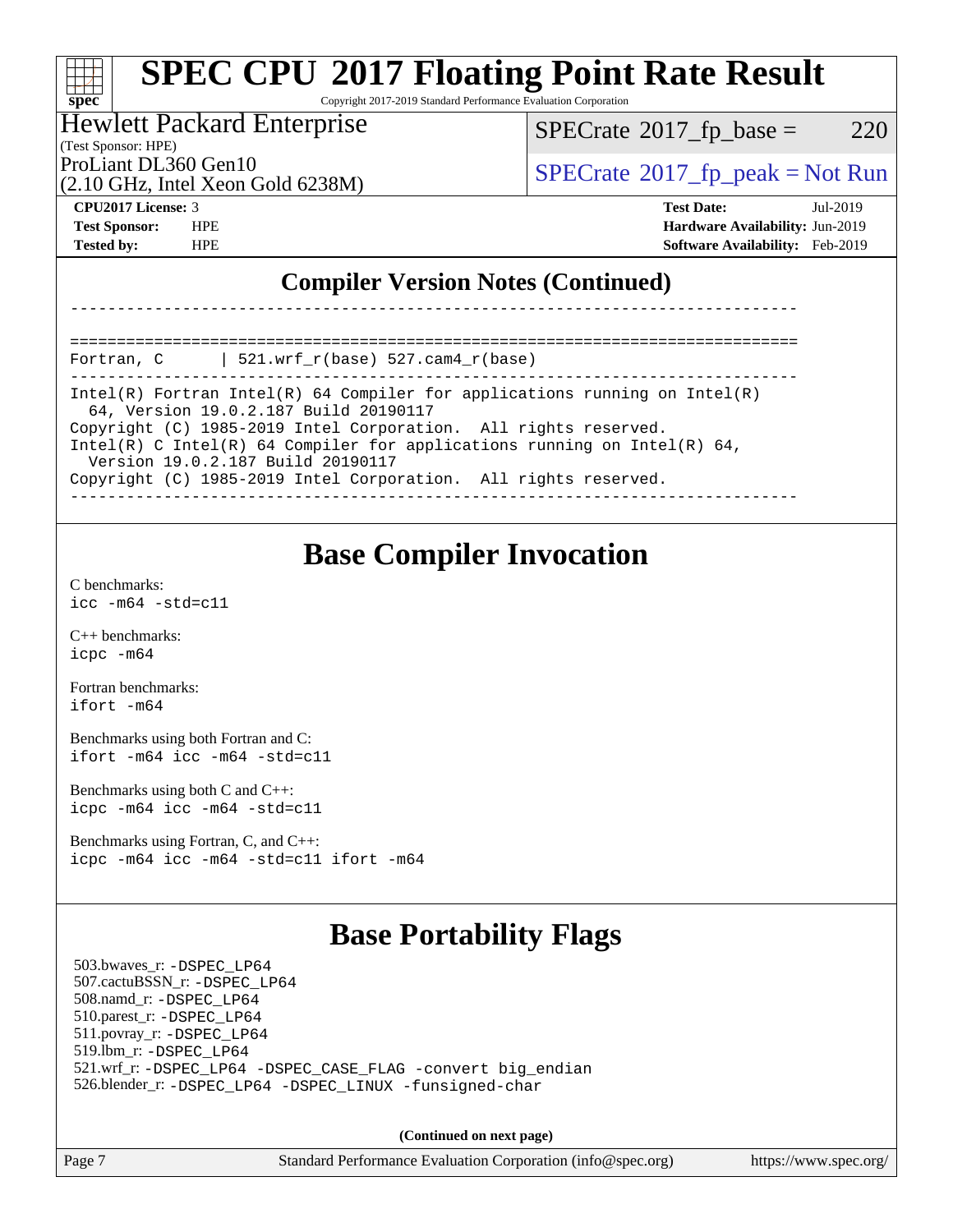

Copyright 2017-2019 Standard Performance Evaluation Corporation

## Hewlett Packard Enterprise

(Test Sponsor: HPE)

 $SPECTate$ <sup>®</sup>[2017\\_fp\\_base =](http://www.spec.org/auto/cpu2017/Docs/result-fields.html#SPECrate2017fpbase) 220

(2.10 GHz, Intel Xeon Gold 6238M)

ProLiant DL360 Gen10  $SPECrate^{\circ}2017$  $SPECrate^{\circ}2017$  fp\_peak = Not Run

**[CPU2017 License:](http://www.spec.org/auto/cpu2017/Docs/result-fields.html#CPU2017License)** 3 **[Test Date:](http://www.spec.org/auto/cpu2017/Docs/result-fields.html#TestDate)** Jul-2019 **[Test Sponsor:](http://www.spec.org/auto/cpu2017/Docs/result-fields.html#TestSponsor)** HPE **[Hardware Availability:](http://www.spec.org/auto/cpu2017/Docs/result-fields.html#HardwareAvailability)** Jun-2019 **[Tested by:](http://www.spec.org/auto/cpu2017/Docs/result-fields.html#Testedby)** HPE **[Software Availability:](http://www.spec.org/auto/cpu2017/Docs/result-fields.html#SoftwareAvailability)** Feb-2019

## **[Base Portability Flags \(Continued\)](http://www.spec.org/auto/cpu2017/Docs/result-fields.html#BasePortabilityFlags)**

 527.cam4\_r: [-DSPEC\\_LP64](http://www.spec.org/cpu2017/results/res2019q4/cpu2017-20190819-16900.flags.html#suite_basePORTABILITY527_cam4_r_DSPEC_LP64) [-DSPEC\\_CASE\\_FLAG](http://www.spec.org/cpu2017/results/res2019q4/cpu2017-20190819-16900.flags.html#b527.cam4_r_baseCPORTABILITY_DSPEC_CASE_FLAG) 538.imagick\_r: [-DSPEC\\_LP64](http://www.spec.org/cpu2017/results/res2019q4/cpu2017-20190819-16900.flags.html#suite_basePORTABILITY538_imagick_r_DSPEC_LP64) 544.nab\_r: [-DSPEC\\_LP64](http://www.spec.org/cpu2017/results/res2019q4/cpu2017-20190819-16900.flags.html#suite_basePORTABILITY544_nab_r_DSPEC_LP64) 549.fotonik3d\_r: [-DSPEC\\_LP64](http://www.spec.org/cpu2017/results/res2019q4/cpu2017-20190819-16900.flags.html#suite_basePORTABILITY549_fotonik3d_r_DSPEC_LP64) 554.roms\_r: [-DSPEC\\_LP64](http://www.spec.org/cpu2017/results/res2019q4/cpu2017-20190819-16900.flags.html#suite_basePORTABILITY554_roms_r_DSPEC_LP64)

### **[Base Optimization Flags](http://www.spec.org/auto/cpu2017/Docs/result-fields.html#BaseOptimizationFlags)**

[C benchmarks](http://www.spec.org/auto/cpu2017/Docs/result-fields.html#Cbenchmarks): [-xCORE-AVX2](http://www.spec.org/cpu2017/results/res2019q4/cpu2017-20190819-16900.flags.html#user_CCbase_f-xCORE-AVX2) [-ipo](http://www.spec.org/cpu2017/results/res2019q4/cpu2017-20190819-16900.flags.html#user_CCbase_f-ipo) [-O3](http://www.spec.org/cpu2017/results/res2019q4/cpu2017-20190819-16900.flags.html#user_CCbase_f-O3) [-no-prec-div](http://www.spec.org/cpu2017/results/res2019q4/cpu2017-20190819-16900.flags.html#user_CCbase_f-no-prec-div) [-qopt-prefetch](http://www.spec.org/cpu2017/results/res2019q4/cpu2017-20190819-16900.flags.html#user_CCbase_f-qopt-prefetch) [-ffinite-math-only](http://www.spec.org/cpu2017/results/res2019q4/cpu2017-20190819-16900.flags.html#user_CCbase_f_finite_math_only_cb91587bd2077682c4b38af759c288ed7c732db004271a9512da14a4f8007909a5f1427ecbf1a0fb78ff2a814402c6114ac565ca162485bbcae155b5e4258871) [-qopt-mem-layout-trans=4](http://www.spec.org/cpu2017/results/res2019q4/cpu2017-20190819-16900.flags.html#user_CCbase_f-qopt-mem-layout-trans_fa39e755916c150a61361b7846f310bcdf6f04e385ef281cadf3647acec3f0ae266d1a1d22d972a7087a248fd4e6ca390a3634700869573d231a252c784941a8) [C++ benchmarks:](http://www.spec.org/auto/cpu2017/Docs/result-fields.html#CXXbenchmarks) [-xCORE-AVX2](http://www.spec.org/cpu2017/results/res2019q4/cpu2017-20190819-16900.flags.html#user_CXXbase_f-xCORE-AVX2) [-ipo](http://www.spec.org/cpu2017/results/res2019q4/cpu2017-20190819-16900.flags.html#user_CXXbase_f-ipo) [-O3](http://www.spec.org/cpu2017/results/res2019q4/cpu2017-20190819-16900.flags.html#user_CXXbase_f-O3) [-no-prec-div](http://www.spec.org/cpu2017/results/res2019q4/cpu2017-20190819-16900.flags.html#user_CXXbase_f-no-prec-div) [-qopt-prefetch](http://www.spec.org/cpu2017/results/res2019q4/cpu2017-20190819-16900.flags.html#user_CXXbase_f-qopt-prefetch) [-ffinite-math-only](http://www.spec.org/cpu2017/results/res2019q4/cpu2017-20190819-16900.flags.html#user_CXXbase_f_finite_math_only_cb91587bd2077682c4b38af759c288ed7c732db004271a9512da14a4f8007909a5f1427ecbf1a0fb78ff2a814402c6114ac565ca162485bbcae155b5e4258871) [-qopt-mem-layout-trans=4](http://www.spec.org/cpu2017/results/res2019q4/cpu2017-20190819-16900.flags.html#user_CXXbase_f-qopt-mem-layout-trans_fa39e755916c150a61361b7846f310bcdf6f04e385ef281cadf3647acec3f0ae266d1a1d22d972a7087a248fd4e6ca390a3634700869573d231a252c784941a8) [Fortran benchmarks](http://www.spec.org/auto/cpu2017/Docs/result-fields.html#Fortranbenchmarks): [-xCORE-AVX2](http://www.spec.org/cpu2017/results/res2019q4/cpu2017-20190819-16900.flags.html#user_FCbase_f-xCORE-AVX2) [-ipo](http://www.spec.org/cpu2017/results/res2019q4/cpu2017-20190819-16900.flags.html#user_FCbase_f-ipo) [-O3](http://www.spec.org/cpu2017/results/res2019q4/cpu2017-20190819-16900.flags.html#user_FCbase_f-O3) [-no-prec-div](http://www.spec.org/cpu2017/results/res2019q4/cpu2017-20190819-16900.flags.html#user_FCbase_f-no-prec-div) [-qopt-prefetch](http://www.spec.org/cpu2017/results/res2019q4/cpu2017-20190819-16900.flags.html#user_FCbase_f-qopt-prefetch) [-ffinite-math-only](http://www.spec.org/cpu2017/results/res2019q4/cpu2017-20190819-16900.flags.html#user_FCbase_f_finite_math_only_cb91587bd2077682c4b38af759c288ed7c732db004271a9512da14a4f8007909a5f1427ecbf1a0fb78ff2a814402c6114ac565ca162485bbcae155b5e4258871) [-qopt-mem-layout-trans=4](http://www.spec.org/cpu2017/results/res2019q4/cpu2017-20190819-16900.flags.html#user_FCbase_f-qopt-mem-layout-trans_fa39e755916c150a61361b7846f310bcdf6f04e385ef281cadf3647acec3f0ae266d1a1d22d972a7087a248fd4e6ca390a3634700869573d231a252c784941a8) [-auto](http://www.spec.org/cpu2017/results/res2019q4/cpu2017-20190819-16900.flags.html#user_FCbase_f-auto) [-nostandard-realloc-lhs](http://www.spec.org/cpu2017/results/res2019q4/cpu2017-20190819-16900.flags.html#user_FCbase_f_2003_std_realloc_82b4557e90729c0f113870c07e44d33d6f5a304b4f63d4c15d2d0f1fab99f5daaed73bdb9275d9ae411527f28b936061aa8b9c8f2d63842963b95c9dd6426b8a) [-align array32byte](http://www.spec.org/cpu2017/results/res2019q4/cpu2017-20190819-16900.flags.html#user_FCbase_align_array32byte_b982fe038af199962ba9a80c053b8342c548c85b40b8e86eb3cc33dee0d7986a4af373ac2d51c3f7cf710a18d62fdce2948f201cd044323541f22fc0fffc51b6) [Benchmarks using both Fortran and C](http://www.spec.org/auto/cpu2017/Docs/result-fields.html#BenchmarksusingbothFortranandC): [-xCORE-AVX2](http://www.spec.org/cpu2017/results/res2019q4/cpu2017-20190819-16900.flags.html#user_CC_FCbase_f-xCORE-AVX2) [-ipo](http://www.spec.org/cpu2017/results/res2019q4/cpu2017-20190819-16900.flags.html#user_CC_FCbase_f-ipo) [-O3](http://www.spec.org/cpu2017/results/res2019q4/cpu2017-20190819-16900.flags.html#user_CC_FCbase_f-O3) [-no-prec-div](http://www.spec.org/cpu2017/results/res2019q4/cpu2017-20190819-16900.flags.html#user_CC_FCbase_f-no-prec-div) [-qopt-prefetch](http://www.spec.org/cpu2017/results/res2019q4/cpu2017-20190819-16900.flags.html#user_CC_FCbase_f-qopt-prefetch) [-ffinite-math-only](http://www.spec.org/cpu2017/results/res2019q4/cpu2017-20190819-16900.flags.html#user_CC_FCbase_f_finite_math_only_cb91587bd2077682c4b38af759c288ed7c732db004271a9512da14a4f8007909a5f1427ecbf1a0fb78ff2a814402c6114ac565ca162485bbcae155b5e4258871) [-qopt-mem-layout-trans=4](http://www.spec.org/cpu2017/results/res2019q4/cpu2017-20190819-16900.flags.html#user_CC_FCbase_f-qopt-mem-layout-trans_fa39e755916c150a61361b7846f310bcdf6f04e385ef281cadf3647acec3f0ae266d1a1d22d972a7087a248fd4e6ca390a3634700869573d231a252c784941a8) [-auto](http://www.spec.org/cpu2017/results/res2019q4/cpu2017-20190819-16900.flags.html#user_CC_FCbase_f-auto) [-nostandard-realloc-lhs](http://www.spec.org/cpu2017/results/res2019q4/cpu2017-20190819-16900.flags.html#user_CC_FCbase_f_2003_std_realloc_82b4557e90729c0f113870c07e44d33d6f5a304b4f63d4c15d2d0f1fab99f5daaed73bdb9275d9ae411527f28b936061aa8b9c8f2d63842963b95c9dd6426b8a) [-align array32byte](http://www.spec.org/cpu2017/results/res2019q4/cpu2017-20190819-16900.flags.html#user_CC_FCbase_align_array32byte_b982fe038af199962ba9a80c053b8342c548c85b40b8e86eb3cc33dee0d7986a4af373ac2d51c3f7cf710a18d62fdce2948f201cd044323541f22fc0fffc51b6) [Benchmarks using both C and C++](http://www.spec.org/auto/cpu2017/Docs/result-fields.html#BenchmarksusingbothCandCXX): [-xCORE-AVX2](http://www.spec.org/cpu2017/results/res2019q4/cpu2017-20190819-16900.flags.html#user_CC_CXXbase_f-xCORE-AVX2) [-ipo](http://www.spec.org/cpu2017/results/res2019q4/cpu2017-20190819-16900.flags.html#user_CC_CXXbase_f-ipo) [-O3](http://www.spec.org/cpu2017/results/res2019q4/cpu2017-20190819-16900.flags.html#user_CC_CXXbase_f-O3) [-no-prec-div](http://www.spec.org/cpu2017/results/res2019q4/cpu2017-20190819-16900.flags.html#user_CC_CXXbase_f-no-prec-div) [-qopt-prefetch](http://www.spec.org/cpu2017/results/res2019q4/cpu2017-20190819-16900.flags.html#user_CC_CXXbase_f-qopt-prefetch) [-ffinite-math-only](http://www.spec.org/cpu2017/results/res2019q4/cpu2017-20190819-16900.flags.html#user_CC_CXXbase_f_finite_math_only_cb91587bd2077682c4b38af759c288ed7c732db004271a9512da14a4f8007909a5f1427ecbf1a0fb78ff2a814402c6114ac565ca162485bbcae155b5e4258871) [-qopt-mem-layout-trans=4](http://www.spec.org/cpu2017/results/res2019q4/cpu2017-20190819-16900.flags.html#user_CC_CXXbase_f-qopt-mem-layout-trans_fa39e755916c150a61361b7846f310bcdf6f04e385ef281cadf3647acec3f0ae266d1a1d22d972a7087a248fd4e6ca390a3634700869573d231a252c784941a8)

[Benchmarks using Fortran, C, and C++:](http://www.spec.org/auto/cpu2017/Docs/result-fields.html#BenchmarksusingFortranCandCXX) [-xCORE-AVX2](http://www.spec.org/cpu2017/results/res2019q4/cpu2017-20190819-16900.flags.html#user_CC_CXX_FCbase_f-xCORE-AVX2) [-ipo](http://www.spec.org/cpu2017/results/res2019q4/cpu2017-20190819-16900.flags.html#user_CC_CXX_FCbase_f-ipo) [-O3](http://www.spec.org/cpu2017/results/res2019q4/cpu2017-20190819-16900.flags.html#user_CC_CXX_FCbase_f-O3) [-no-prec-div](http://www.spec.org/cpu2017/results/res2019q4/cpu2017-20190819-16900.flags.html#user_CC_CXX_FCbase_f-no-prec-div) [-qopt-prefetch](http://www.spec.org/cpu2017/results/res2019q4/cpu2017-20190819-16900.flags.html#user_CC_CXX_FCbase_f-qopt-prefetch) [-ffinite-math-only](http://www.spec.org/cpu2017/results/res2019q4/cpu2017-20190819-16900.flags.html#user_CC_CXX_FCbase_f_finite_math_only_cb91587bd2077682c4b38af759c288ed7c732db004271a9512da14a4f8007909a5f1427ecbf1a0fb78ff2a814402c6114ac565ca162485bbcae155b5e4258871) [-qopt-mem-layout-trans=4](http://www.spec.org/cpu2017/results/res2019q4/cpu2017-20190819-16900.flags.html#user_CC_CXX_FCbase_f-qopt-mem-layout-trans_fa39e755916c150a61361b7846f310bcdf6f04e385ef281cadf3647acec3f0ae266d1a1d22d972a7087a248fd4e6ca390a3634700869573d231a252c784941a8) [-auto](http://www.spec.org/cpu2017/results/res2019q4/cpu2017-20190819-16900.flags.html#user_CC_CXX_FCbase_f-auto) [-nostandard-realloc-lhs](http://www.spec.org/cpu2017/results/res2019q4/cpu2017-20190819-16900.flags.html#user_CC_CXX_FCbase_f_2003_std_realloc_82b4557e90729c0f113870c07e44d33d6f5a304b4f63d4c15d2d0f1fab99f5daaed73bdb9275d9ae411527f28b936061aa8b9c8f2d63842963b95c9dd6426b8a) [-align array32byte](http://www.spec.org/cpu2017/results/res2019q4/cpu2017-20190819-16900.flags.html#user_CC_CXX_FCbase_align_array32byte_b982fe038af199962ba9a80c053b8342c548c85b40b8e86eb3cc33dee0d7986a4af373ac2d51c3f7cf710a18d62fdce2948f201cd044323541f22fc0fffc51b6)

[The flags files that were used to format this result can be browsed at](tmsearch) <http://www.spec.org/cpu2017/flags/HPE-Platform-Flags-Intel-V1.2-CLX-revB.html> <http://www.spec.org/cpu2017/flags/Intel-ic18.0-official-linux64.2019-04-03.html>

[You can also download the XML flags sources by saving the following links:](tmsearch) <http://www.spec.org/cpu2017/flags/HPE-Platform-Flags-Intel-V1.2-CLX-revB.xml> <http://www.spec.org/cpu2017/flags/Intel-ic18.0-official-linux64.2019-04-03.xml>